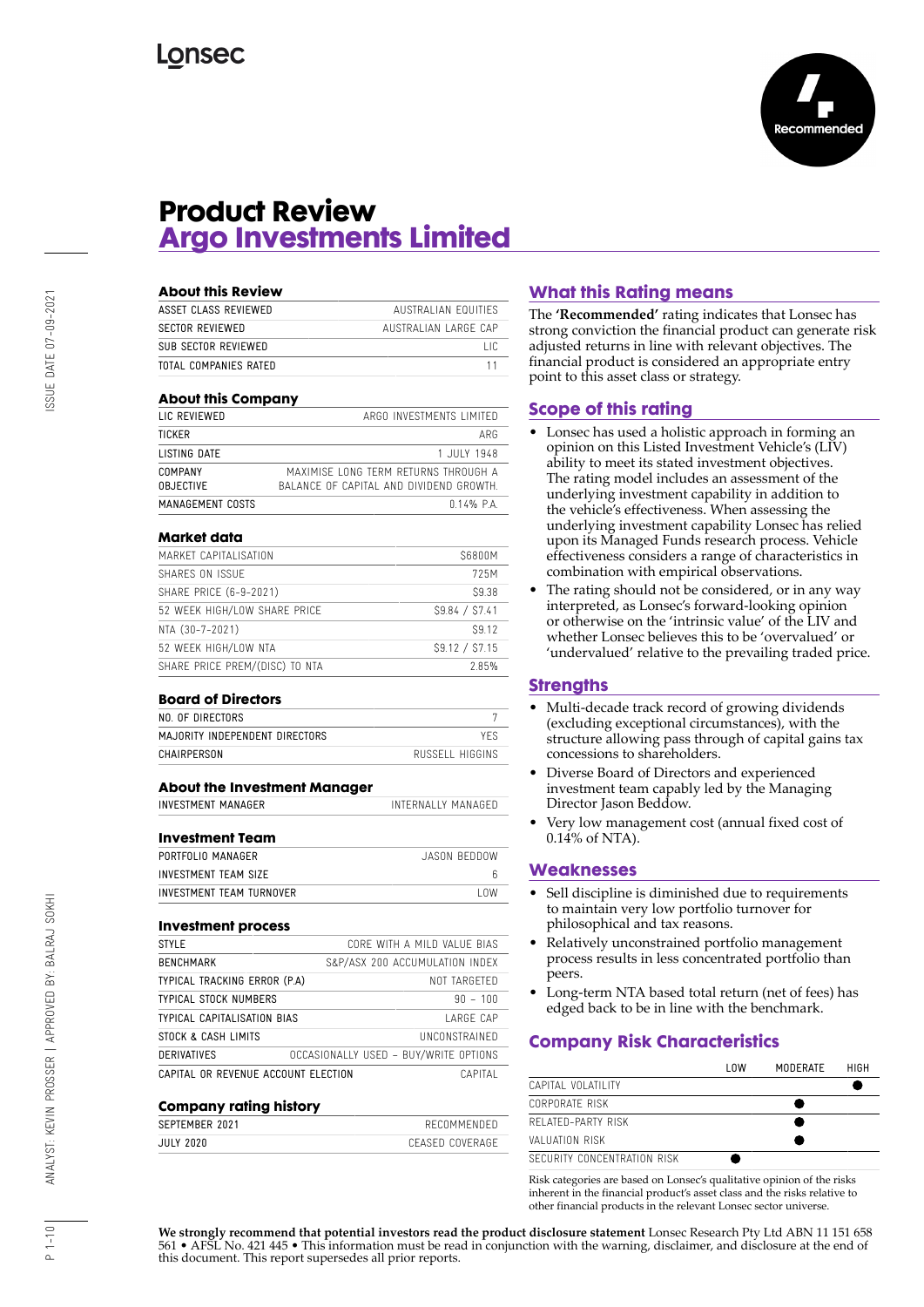**BIOmetrics**

# **Argo Investments Limited**

|                                                                                                                                                                                                                                                                                                          | 1 | $\mathfrak{p}$ | 3    | 4 | 5               | ĥ | 7    |
|----------------------------------------------------------------------------------------------------------------------------------------------------------------------------------------------------------------------------------------------------------------------------------------------------------|---|----------------|------|---|-----------------|---|------|
| STD RISK MEASURE                                                                                                                                                                                                                                                                                         |   |                |      |   |                 |   |      |
| A Standard Risk Measure score of 6 equates to a Risk Label of 'High' and an estimated number of<br>negative annual returns over any 20 year period of 4 to less than 6. This is a measure of expected<br>frequency (not magnitude) of capital losses, calculated in accordance with ASFA/FSC guidelines. |   |                |      |   |                 |   |      |
|                                                                                                                                                                                                                                                                                                          |   |                | l OW |   | MODERATE        |   | HIGH |
| RISK TO INCOME                                                                                                                                                                                                                                                                                           |   |                |      |   |                 |   |      |
| <b>Features and benefits</b>                                                                                                                                                                                                                                                                             |   |                | LOW  |   | MODERATE        |   |      |
| COMPI FXITY                                                                                                                                                                                                                                                                                              |   |                |      |   |                 |   | HIGH |
| <b>FSG</b>                                                                                                                                                                                                                                                                                               |   |                |      |   |                 |   |      |
| Fee profile                                                                                                                                                                                                                                                                                              |   |                |      |   |                 |   |      |
|                                                                                                                                                                                                                                                                                                          |   |                | 10W  |   | <b>MODERATE</b> |   | HIGH |
| FFFS VS. UNIVERSE                                                                                                                                                                                                                                                                                        |   |                |      |   |                 |   |      |
| FFFS VS. ASSET CLASS                                                                                                                                                                                                                                                                                     |   |                |      |   |                 |   |      |

Fee BIOmetrics are a function of expected total fee as a percentage of expected total return.

### **What is this Company?**

- Argo Investments Limited (ARG or 'the Company') is the second largest LIC by market capitalisation on the Australian Securities Exchange (ASX). First listed in 1948, ARG has a market capitalisation of \$6.5bn (June 2021) and has 94,000 shareholders.
- ARG is internally managed and its investment objective is to maximise returns through a combination of capital and dividend growth. ARG is a firm believer in the 'cumulative' effect of holding quality companies over multiple cycles. ARG will opportunistically seek to add to its core positions during shorter-term share price volatility, which introduces a mild value-bias to the portfolio.
- ARG's focus is on paying a growing stream of fully franked dividends, Lonsec expects ARG to deliver relative outperformance in 'down markets' and to underperform in the latter stages of a 'bull market'.
- Lonsec highlights that ARG has a diversified portfolio of 90 stocks as at 30 June 2021, which has reduced from around 100 over the last few years. ARG's portfolio turnover is expected to be very low due both to its 'buy and hold' approach and its tendency to be an infrequent seller. While partly attributed to its investment philosophy, the very low portfolio turnover also allows ARG to maintain its 'capital account' election. This allows it to pass through capital gains tax concessions to its shareholders in the form of 'LIC capital gain dividends'.
- Lonsec continues to expect ARG to generate the majority of its income from harvesting dividends received from its large-cap oriented portfolio. However, ARG does have the scope to generate additional income from interest earned on cash deposits, option premium received from writing exchange-traded options ('buy-write') and a small trading account. The 'buy-write' portion will be tightly constrained and the portfolio will rarely be more than 5% over-written.
- By virtue of being internally-managed, ARG is not constrained by a pre-defined investment mandate. Rather, the ARG Board of Directors (Board) drives the strategic initiatives of the Company. While dedicated to meeting ARG's investment objectives, the Board has added funds management to its business model, however the following arrangement to manage Argo Global Listed Infrastructure Ltd (ASX Code: ALI) was largely opportunistic and Lonsec does not expect funds management revenue to become a material source of income for ARG.
- ARG via Argo Services Company Pty Ltd (ASCO) receives an annual fee for managing the operations of the listed vehicle ALI. The services provided by ASCO do not extend to investment management, which has been outsourced to US-based asset management firm Cohen & Steers.
- ARG is a substantial shareholder in ALI (it currently holds 13m shares or 8.8% of its issued capital). ARG and ALI also share two directors. Lonsec highlights the related-party risk inherent in this shareholding, while noting that ARG has clear defined policies and procedures in place to manage such conflicts.
- Being internally-managed, shareholders in ARG do not have the impost of paying a management fee to an external fund manager. Rather ARG incurs a relatively fixed level of operating costs during the course of its operations. The major costs are employee remuneration, director fees and shareholder-related expenses.
- Due to economies of scale in running a reasonably large equities portfolio (approximately \$6.2bn) and a relatively fixed management cost base (0.14% p.a.). This compares favourably with externally-managed LICs/ETFs and is in line with simialr sized managed funds with a broad exposure to Australian equities.
- A key risk for investors in any LIC is the possibility for such structures to trade at a substantial discount to NTA for extended periods of time. Lonsec considers that while such trading is a risk for ARG, it is less of a risk than for many smaller LIC peers. The reasons for this are two-fold. Firstly, ARG has a large market cap, reasonable liquidity and a lengthy track record of paying fully-franked dividends. Secondly, ARG's Board has a solid capital management record. This includes an on-going share buy-back facility, DRPs close to NTA and Shareholder Purchase Plan at a premium to NTA (although not for some time).

### **Using this Company**

**This is General Advice only and should be read in conjunction with the Disclaimer, Disclosure and Warning on the final page.**

Lonsec Research Pty Ltd ABN 11 151 658 561 • AFSL No. 421 445 • This information must be read in conjunction with the warning, disclaimer, and disclosure at the end of this document. This report supersedes all prior reports.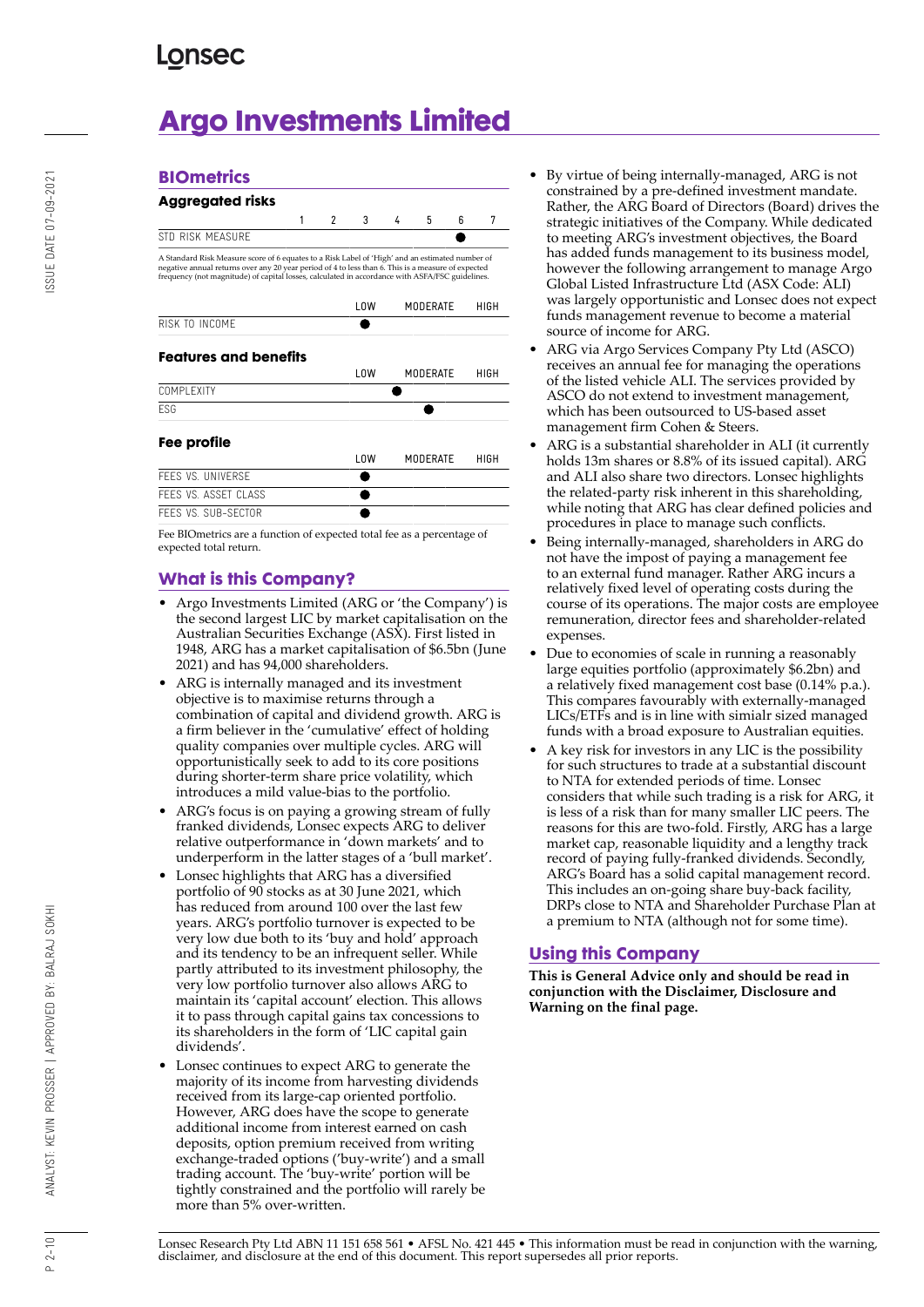# **Argo Investments Limited**

- ARG is subject to equity market risks and movements (both positive and negative) in the prices of the underlying securities in its portfolio. Potential investors should therefore be aware of, and comfortable with, the potential for ARG to experience periods of negative absolute returns which may result in capital losses being incurred on their investment. Lonsec recommends advisors consult the Lonsec Risk Profile Review and/or the Lonsec Risk Profile Definitions document/(s) for guidance on appropriate asset allocations to Australian Equity within a diversified investment portfolio.
- Lonsec notes that the income stream is an outcome of ARG being principally invested in dividend-paying Australian equities. There is no guarantee that such entities will be able to continue to pay out a growing level of dividends on an annual basis.
- The Company is a 'long only' Australian equity product which will predominately be fully invested in the Australian equity markets. As such ARG will generally sit within the growth component of a diversified investment portfolio. As a core style product, Lonsec considers it suitable for blending with other Australian Equity strategies including growth, GARP, value, small cap, long short, or absolute return products.

### **Suggested Lonsec risk profile suitability**



For guidance on appropriate asset allocations and risk profiles, refer to the latest Lonsec Strategic Asset Allocation Review and Risk Profile Definitions on our website.

### **Changes Since Previous Lonsec Review**

There have been no changes to the investment team and some refinements to the research process to better assess new technology growth stocks.

### **Lonsec Opinion of this Company**

### **Board of directors**

- ARG's Board comprises seven members with a mix of skill set, gender and industry expertise. Lonsec notes that four of the members joined in 2011/2012 following a period of deliberate regeneration and therefore have now built up a good period of joint tenure (average overall 7.6 years). Lonsec is a firm believer that extensive co-tenure is a critical determinant of cohesive decision making.
- Lonsec notes that outside of Managing Director Jason Beddow, all other directors have been classed as independent by ARG. This includes Non-Executive Chairman, Russell Higgins AO. Higgins joined the Board in 2011 and was appointed Chairman on 1 July 2018. Lonsec considers Higgins to be an experienced company director, with an extensive background in the energy and infrastructure sectors. Higgins is also Chairman of Argo Global Listed Infrastructure Ltd.
- The governance function of the Board is enhanced by the delegation to the Remuneration Committee (RC) and the Audit & Risk Committee (A&RC). The membership of these sub-committees is derived from the Non-Executive Directors. ARG has shown its commitment to 'best practice' in governance by ensuring that the sub-committees are chaired

by individuals other than the ARG Chair. Anne Brennan chairs the A&RC and Roger Davis the RC. Both Brennan and Davis have relevant industry backgrounds.

#### **People and resources - Investment manager**

- Unlike a number of its LIC peers, ARG is internallymanaged as opposed to outsourcing the investment function to an external party. Under the in-sourced model, ARG funds its own investment team who are employees of ARG. This model has provided ARG with considerable economies of scale as its operating expenses are largely fixed and do not grow in-line with net asset growth. This is one of the key reasons why ARG's fees are highly competitive.
- ARG's investment team reports through to Beddow who has ultimate accountability for the LIC's performance. Beddow also sits on the ARG Board as an Executive Director. Beddow is an experienced and capable investor who first joined ARG in 2001 as an Investment Analyst and has a diverse skill set including analysis, options trading and portfolio management. Over 20 years Beddow has held a variety of executive roles including CIO, CEO and now MD. The joint role of MD and CIO appears to be handled well by Beddow, with support from key executives Tim Binks (Chief Operating Officer and Company Secretary) and Andrew Hill (Chief Financial Officer). Lonsec considers the 'key person risk' (KPR) for ARG to be moderate.
- On the investment side, the analyst team of five is led by Senior Investment Officer Andrew Forster. Forster has 23 years of industry experience including 11 years at the Company. Before ARG he held a variety of investment roles at Cannae Capital, Deutsche Asset Management and State Street. Lonsec considers Forster to be an appropriately qualified back-up to Beddow.
- ARG's investment team is highly experienced with an average industry professional experience of 22 years. The average co-tenure at ARG is 12 years with no changes to the team during the last few years.
- ARG's executives and investors have a strong variable component to their remuneration package. This is delivered via a combination of short and long-term incentive scheme (STI, LTI) which are driven by key financial indicators being met both over 12 months for STIs and four years for LTIs. These tests are that ARG achieves superior earnings per share (EPS) growth versus its LIC peer group and generates a superior total portfolio return (TPR) on an after-tax basis versus the Index. For STI remuneration only, the calculation is split 50% financial indicators with the remaining 50% being earned for a variety of 'soft' skill indicators. 100% of the LTI calculation is due to the attainment of the financial metrics.
- The focus on achieving EPS and TPR targets to closely align the investment team with ARG's investment objectives and shareholders. In particular, the focus on an indicator that is vital to dividend sustainability such as EPS growth is important given the appeal of ARG to dividend focused investors.
- Lonsec highlights that for analysts only, their STI can also be augmented by the performance of a 'shadow' portfolio of their stock picks measured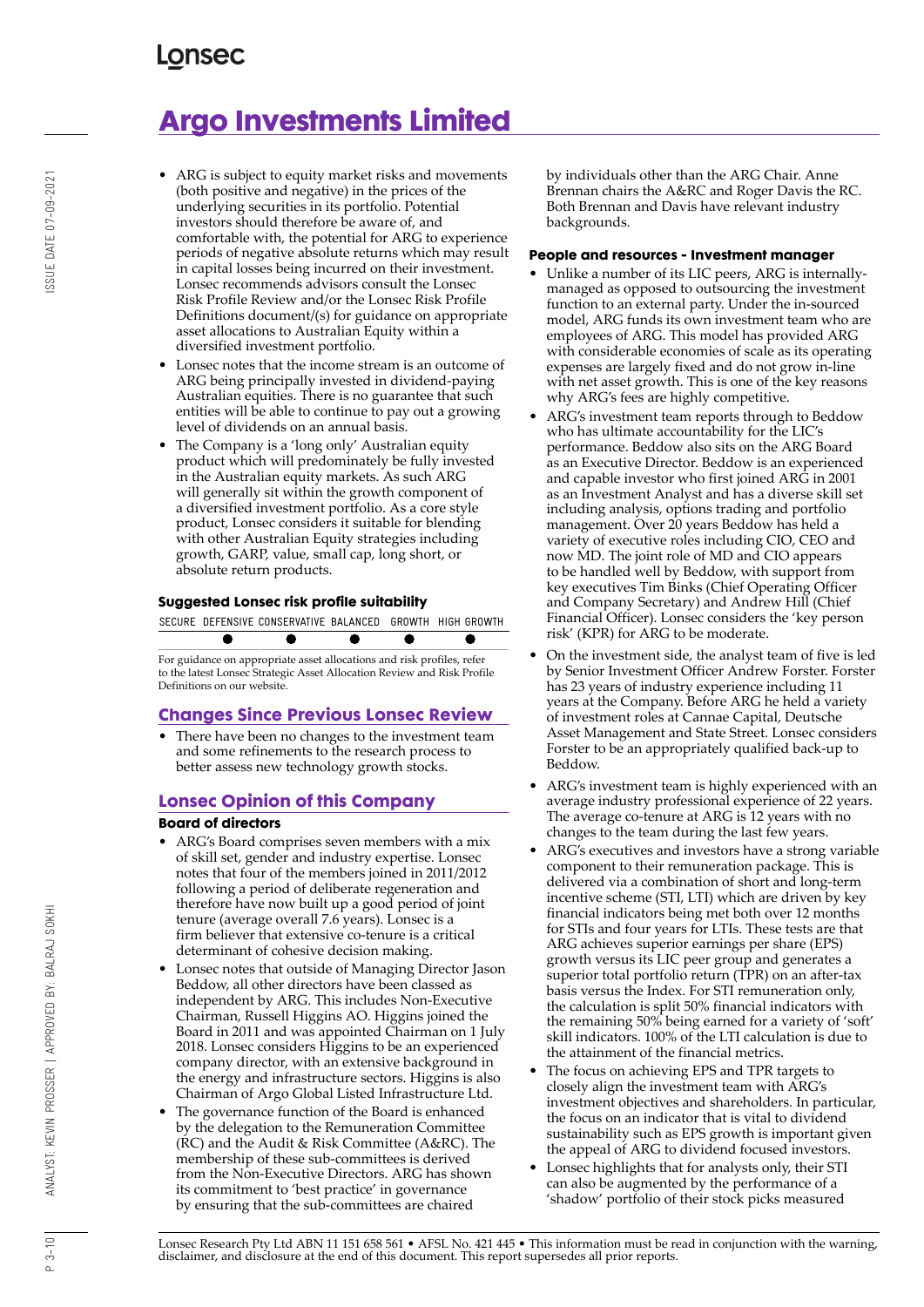# **Argo Investments Limited**

against their own specific investment universe (based on sector coverage) over rolling 12 months. This is an important factor in analyst retention due to ARG's very long-dated 'buy and hold' philosophy meaning that an analyst's 'best ideas' will not always be reflected in the portfolio at a weight commensurate with an analyst's conviction levels.

• Both the STI and LTI have a deferred component that acts to 'lock in' key staff for the longer term. For the STI, 50% of this amount is in the form of deferred ARG equity which will only vest after a two year period. For the LTI, this is offered in the form of a Performance Right Plan (PRP) which is measured over rolling four year periods that requires the individual to remain an employee at the vesting date.

### **Research and portfolio construction**

- ARG has a diversified portfolio of stocks that it considers to meet its quality criteria and this sees the portfolio having a large absolute weight to the 'top 20' index constituents. Given ARG's focus on dividend growth and after tax outcomes, Lonsec considers it highly unlikely that this approach will change. This approach means that ARG's research process is more focused on maintenance and identifying high risk stocks, both from a capital preservation and a dividend sustainability perspective. This is different from many other 'bottom-up' research processes which seeks to regenerate the portfolio from time-to-time based on the opportunity set of best ideas.
- Despite the more static approach, Lonsec considers ARG's long-standing research process to be extensive and repeatable. Stock research is conducted along sectoral lines and is very much a traditional 'bottomup' approach. The mainstay of the process is the extensive company visitation program, the extent of which is reportable to the Board. The visitation program is augmented by quantitative screening, the maintenance of detailed valuation models, industry research and a proactive approach to proxy voting. Any stock specific issues identified are then debated in a weekly research meeting.
- Lonsec highlights that outside of a commitment to diversification, portfolio construction for ARG is more 'art' than 'science'. Rather than critically evaluating its pool of stock ideas for potential portfolio inclusion, ARG has a very long-dated 'buy and hold' approach. Portfolio construction is also tempered by ARG's requirement to maintain its capital account election which allows it to pass through CGT concessions to its shareholders. This election is dependent on ARG continuing to pass the relevant ATO tests including portfolio turnover being below 10% p.a. Lonsec considers these factors to inhibit ARG's sell discipline versus competing strategies in the marketplace.
- Lonsec notes compared to peers, ARG tends to utilise its short-term trading account. This account can be used for the short-term purchases of stocks (under 12 months) to take advantage of IPOs, market mispricings and corporate actions. These short-term investments do not breach ARG's 10% turnover threshold as they are assigned to a segregated account. Lonsec view's ARG's occasional use of this

account as pragmatic and to have the potential to positively contribute to overall returns.

- Additionally, Lonsec views positively ARG's occasional utilisation of options to generate additional income through buy-write and covered call option strategies (i.e. selling call options and selling put options). The option premium earned by selling short-dated put (call) options to enter (exit) stock positions which supplements the portfolio's capital returns and also creates a buffer against future price drops by lowering a stock's effective purchase price. Prudently, Lonsec notes that ARG has established price targets prior to writing options and therefore is not prone to forfeiting 'potential upside' in their view if a call option written by ARG is exercised.
- Lonsec further notes that income earned from options will generally be less tax efficient for Australian taxpayers than fully franked dividends. However, unlike capital gains, option premium provides greater certainty of returns, which is attractive particularly during volatile markets.

### **ESG Integration**

- The Manager has articulated a commitment to the integration of ESG within their investment process , however there is little evidence in their public positioning. The ESG policy is freely available on the firm's website. Overall Lonsec views the strength of this commitment to be in-line with peers.
- The level of disclosure with respect to the Manager's proxy voting policy and voting outcomes is assessed as being significantly behind peers The Manager does not provide any details on their proxy voting policy or voting outcomes. This contrasts with industry norms. While reporting on voting decisions is publicly available, the reporting is lagging peers. The Manager does not provide any details on engagement policy or engagement outcomes.
- There is clear evidence of ESG integration within the research elements of the investment process. Some elements of ESG are visible within the valuation processes with light integration within the portfolio monitoring process. Overall ESG integration within the investment process is in-line with peers.
- The lead PM demonstrates strong engagement on a broad range of ESG issues and the Manager can demonstrate clear ESG-based engagement outcomes.
- The Manager uses externally sourced ESG data within their investment process but it is incorporated in a less thorough manner than some peers. There is limited evidence of a robust data validation or systematic integration of data models into the process.
- Overall, on a peer relative basis, Lonsec considers the overall level of ESG integration within this Fund to be 'Moderate'.

### **Risk management**

• ARG has a separate and experienced Board that provides it with its primary level of investment governance oversight. The Board's role is defined by ARG's Board Charter which stipulates that it is entrusted with stewardship of all strategic, delegation and supervision, risk, governance, nomination and remuneration matters.

Lonsec Research Pty Ltd ABN 11 151 658 561 • AFSL No. 421 445 • This information must be read in conjunction with the warning, disclaimer, and disclosure at the end of this document. This report supersedes all prior reports.

 $P 4 - 10$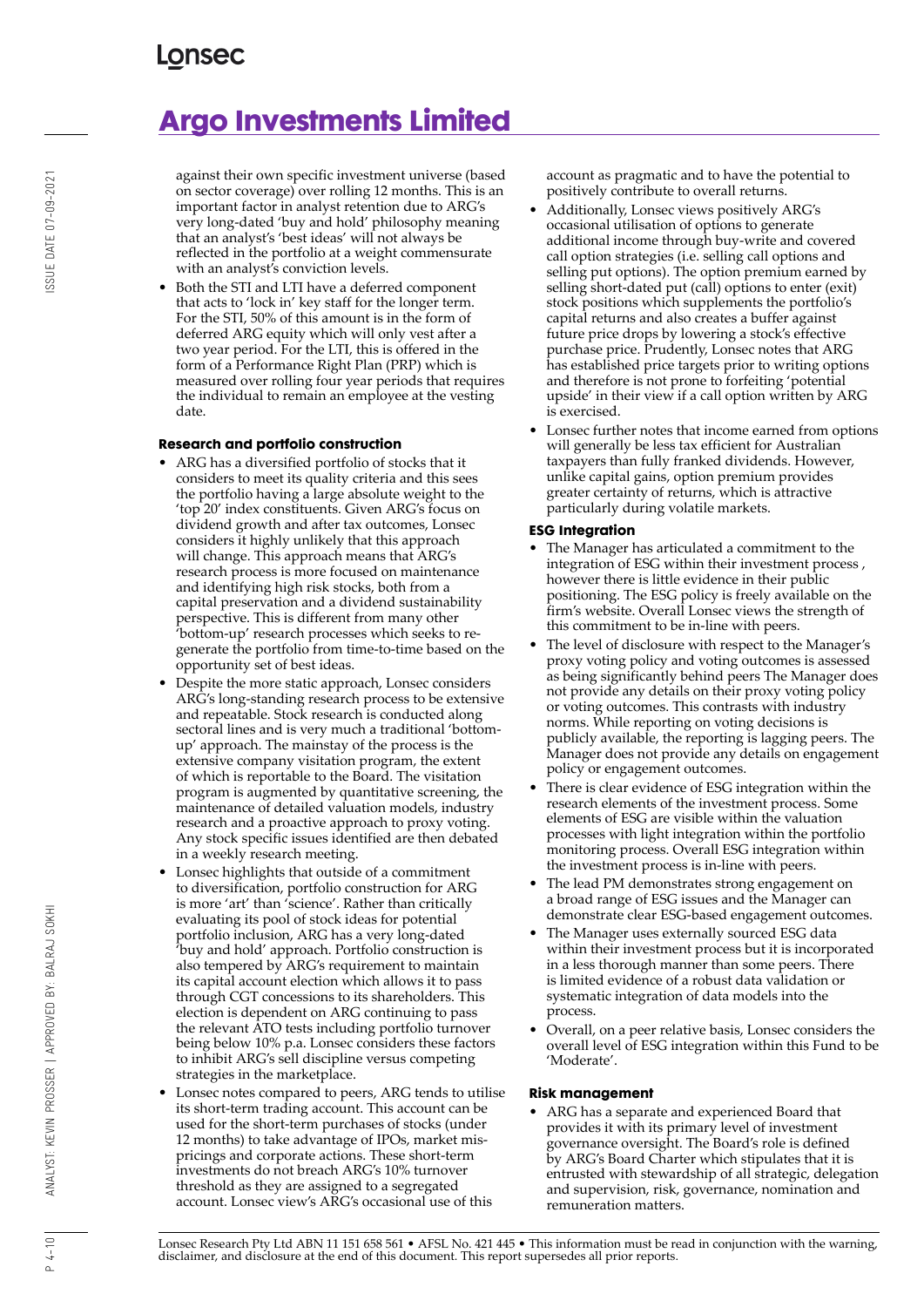# **Argo Investments Limited**

- In terms of its supervisory role, this includes the Board providing oversight of the MD's performance and succession plans, monitoring of the portfolio performance and ratifying all portfolio transactions. The Board also sets the upfront investment authority limits.
- In terms of risk management, the Board takes advice on this from the separate A&RC, specifically tasked with providing oversight for financial reporting, internal controls, risk management systems and external audit functions. The A&RC is comprised of three independent directors and chaired by Anne Brennan who is well qualified for this role.
- Lonsec notes that ARG has a strong focus on income and capital growth. Hence Lonsec considers the risk for the LIC to be of income and/or capital losses. Lonsec considers ARG's quality investment philosophy to be critical in ensuring that risk management is embedded within its investment process and focused on these risks.
- ARG has good risk management systems in place, with the investment team having access to a proprietary Macquarie risk management system to monitor all relevant factor, stock, and sector exposures. This means that while ARG does not employ hard sector limits, such exposures are continuously monitored to ensure that no unintended risks or biases are present.

### **Funds under management**

- As at 30 June 2021, ARG managed an Australian equities portfolio with a mark-to-market valuation of \$6.2bn, representing approximately 0.4% of the S&P/ASX 200 Accumulation Index ('the Index') by market capitalisation. At this level, ARG is a midsized manager in terms of funds under management within Lonsec's wider Australian equities peer group.
- ARG does not have a formal view on an appropriate capacity limit for its portfolio. Lonsec notes that by virtue of its closed-end structure, future growth in the portfolio will mostly be driven by performance rather than future inflows. ARG's portfolio also has a distinct large cap bias with approximately 60% of its portfolio being in the top 20 stocks. This segment of the market tends to be the most liquid. Nonetheless, ARG does have a large tail of smaller cap stocks and capacity would increasingly become an issue were the portfolio to grow substantially from this point forward.
- While Lonsec understands why ARG is less capacity focused than other active managers operating in the market, Lonsec would welcome any efforts to formally incorporate such studies into its risk management process.

### **Performance**

- ARG has a lengthy operating track record in the market. A hallmark of this record in Lonsec's opinion has been ARG's ability to both deliver consistent earnings and dividend growth (excluding exceptional circumstances such as the COVID-19 pandemic).
- Lonsec considers this consistency to be a key reason why its share price tends to trade in a much closer band to its NTA when compared to some LIC peers. As at 30 June 2021, the Company's share price

traded at a discount of 1% to its pre-tax NTA, which compares to the average one year premium of 2.7% and five year premium of 2.3%.

- In the year to 30 June 2021, ARG recorded a net profit of \$174m (-12.8%) and EPS of 24.1cps (-13.3%). The dividend was 28.0cps (including 8.0cps capital gain component) fully franked compared to 30.0cps for the previous year.
- Over the year pre-tax NTA improved from \$7.27 to \$9.01 and ARG's total return based on NTA was 28.5% (after all costs and tax, before franking credits) outperforming by +0.7% the S&P/ASX 200 Accumulation Index return of 27.8%. ARG's total return based on the share price was 28.6% outperforming the index by +0.7%.
- Over the five-year period ending 30 June 2021, ARG's total return based on NTA was 9.1% p.a., and based on share price was 8.1% p.a. compared to the benchmark of 11.2%p.a. (all figures after costs and tax, before franking credits).

### **Overall**

- Lonsec has initiated a rating of **'Recommended'** for the Company at this review. The Company has a long track record of both dividend and capital growth across different investment cycles. Long-term returns (net of fees) have been just ahead of the index from a relatively large portfolio.
- ARG has a well qualified and cohesive Board with appropriate structures in place to oversee the experienced executive investment team, which is slightly smaller than a major competitor.
- The Company has a conservative investment philosophy with a low turnover 'buy and hold' approach, which assists the pass through of tax advantages to shareholders.
- Competitive advantages include the low management cost, plus the active utiisation of its short-term trading account and occassional use of derivatives to generate higher income.

### **People and Resources**

### **Corporate overview**

Argo was established in 1946 and is a long-term investment company listed on the Australian Securities Exchange (ASX code: ARG).

Argo shares offer investors a professionally managed and diversified exposure to the Australian equity market.

The Company has over 94,000 shareholders and a market capitalisation of \$6.5bn (June 2021).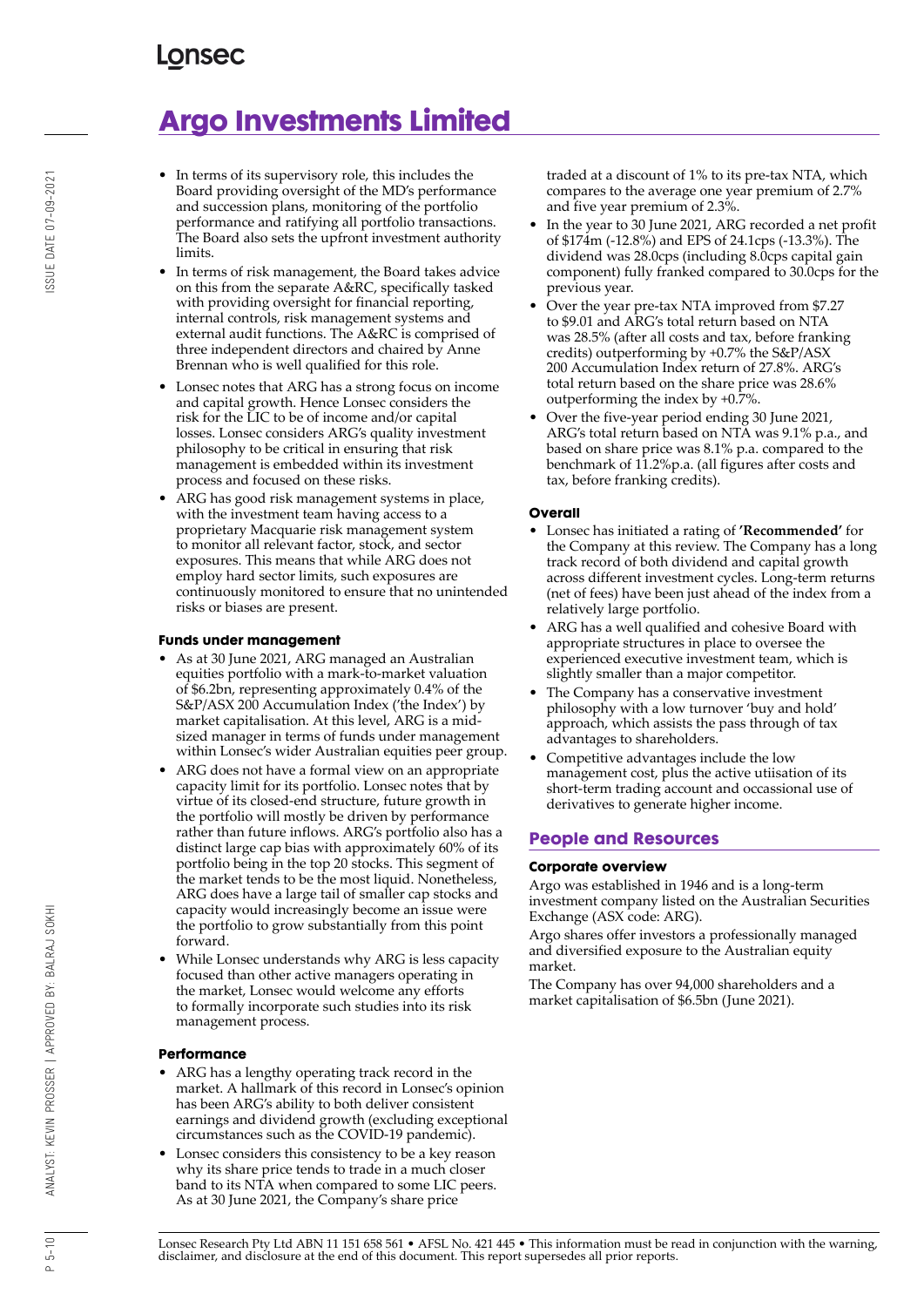# **Argo Investments Limited**

|                 | Size and experience - Board of directors      |             |
|-----------------|-----------------------------------------------|-------------|
| <b>NAME</b>     | POSITION                                      | YEAR JOINED |
| RUSSELL HIGGINS | INDEPENDENT NON-<br><b>EXECUTIVE CHAIR</b>    | 2011        |
| JASON BEDDOW ^  | MANAGING DIRFCTOR                             | 2014        |
| ANNE BRENNAN    | INDEPENDENT NON-<br><b>FXFCUTIVE DIRECTOR</b> | 2011        |
| CHRIS CUFFF     | INDEPENDENT NON-<br><b>FXFCUTIVE DIRECTOR</b> | 2016        |
| ROGER DAVIS     | INDEPENDENT NON-<br><b>FXFCUTIVE DIRECTOR</b> | 2012        |
| JOYCELYN MORTON | INDEPENDENT NON-<br><b>FXFCUTIVE DIRECTOR</b> | 2012        |
| FLIZABETH LEWIN | INDEPENDENT NON-<br>FXFCUTIVE DIRFCTOR        | 2018        |
|                 |                                               |             |

 $^{\wedge}$  – Joined ARG in 2001 in an investment analyst role.

The Board has the responsibility for ensuring that the Company is managed to protect shareholder interests. **Russell Higgins, AO** (Independent Non-Executive Chairman) had an extensive career in the energy and government sectors. He is also Chairman of Argo Global Listed Infrastructure Ltd and Telstra Foundation Ltd. Previously, he was a non-executive Director of APA Group, Telstra Corporation Ltd, Ricegrowers Ltd and Leighton Holdings Ltd.

Higgins is a member of ARG's Remuneration Committee and Chair of ASCO.

**Anne Brennan** (Independent Non-Executive Director) has an extensive track record in audit, corporate finance and transaction services. She is currently a nonexecutive director of Tabcorp, Spark Infrastructure Group, NSW Treasury Corporation and Rabobank New Zealand. She was

previously a non-executive director of Echo Entertainment Group, Metcash, Myer Holdings, Charter Hall Group and Nufarm.

Brennan is the Chair of ARG's Audit & Risk Committee and a Director of ASCO.

**Chris Cuffe AO** (Independent Non-Executive Director) has more than 30 years of experience in wealth management. He is the former CEO of Colonial First State and Challenger Financial Group. He is currently chaiman of Hearts and Minds Investments and a Non-Executive Director of Global Value Fund Ltd and Antipodes Global Investment Company Ltd.

Cuffe is a member of ARG's Audit & Risk Committee. **Roger Davis** (Independent Non-Executive Director) has over 30 years of relevant experience in global banking and investment management, including 20 years working with Citigroup and as Group Managing Director at ANZ. He is now a consultant at Rothschild Australia, chairman of AIG Australia and a nonexecutive director of Charter Hall Retail. Previously, he was a non-executive director and chairman of Bank of Queensland and Charter Hall Office REIT and a non-executive director of Ardent Leisure, The Trust Company and Aristocrat Leisure.

Davis is the Chair of ARG's Remuneration Committee.

**Joycelyn Morton** (Independent Non-Executive Director) has had an extensive career in business and accounting with a specific focus on taxation. Her other current board positions are with Argo Global Listed Infrastructure Ltd, Beach Energy Ltd, Felix Group

Holdings and ASC Pty Ltd. Previous roles include a non-executive director and Chair of Noni B Ltd and Thorn Group Ltd, as wellas a non-executive director of Crane Group Ltd, Invocare Ltd, Count Financial Ltd and Snowy Hydro Ltd.

Morton is a member of ARG's Audit & Risk Committee. **Elizabeth Lewin** (Independent Non-Executive Director) has over 25 years of international experience in the financial services sector, with an extensive background in wealth management, investment banking and superannuation as a director and a senior executive (including in Europe and Australia with UBS Wealth Management). Lewin is also a Non-executive Director of Australian Chamber Orchestra.

Lewin is a member of ARG's Remuneration Committee.

### **Board remuneration**

Non Executive Directors' (including the Chair) remuneration in aggregate must not exceed a limit that has been approved by shareholders via a formal vote. The last time this was voted on was ARG's Annual General Meeting (AGM) in 2015, where a maximum aggregate limit at \$1.1m p.a. in total was set.

#### **Size and experience - Investment team**

|                       |                                     | <b>EXPERIENCE</b><br>INDUSTRY / |
|-----------------------|-------------------------------------|---------------------------------|
| <b>NAME</b>           | POSITION                            | <b>FIRM</b>                     |
| JASON BEDDOW          | MANAGING DIRFCTOR                   | 23/20                           |
| ANDREW FORSTER        | SFNIOR INVESTMENT<br><b>OFFICER</b> | 23/11                           |
| PAUL FROST            | INVESTMENT ANALYST                  | 23/12                           |
| BRYDIE II OYD-ROBERTS | INVESTMENT ANALYST                  | 22/17                           |
| COLIN WHITEHEAD       | <b>INVESTMENT ANALYST</b>           | 21/9                            |
| ANDREW MOLLER         | INVESTMENT ANALYST                  | 21/4                            |
| AVFRAGF               |                                     | 22/12                           |

The Board has delegated responsibility for the day-today management of ARG to Beddow, operating within approved authority limits. He is ultimately accountable to the Board for all company matters.

In terms of investment matters, Beddow is assisted in this task by ARG's investment team of five analysts. This is a very experienced and stable team.

Outside of investment management, Beddow is assisted by two key senior executives in Tim Binks who acts as Chief Operating Officer / Company Secretary and Andrew Hill who acts as Chief Financial Officer. Binks and Hill are supported by a team of five who implement all back and middle-office functions.

The wider ARG team is co-located with the MD and investment team in Sydney, with the middle and backoffice teams based in Adelaide.

#### **Management Investment Sub-committee**

During any absences of the MD, a Management Investment Sub-Committee (MIS) will be responsible for the day-to-day investment transactions subject to the same delegated investment authority limits. The MIS will comprise any two of Forster, Binks and an investment analyst.

Lonsec Research Pty Ltd ABN 11 151 658 561 • AFSL No. 421 445 • This information must be read in conjunction with the warning, disclaimer, and disclosure at the end of this document. This report supersedes all prior reports.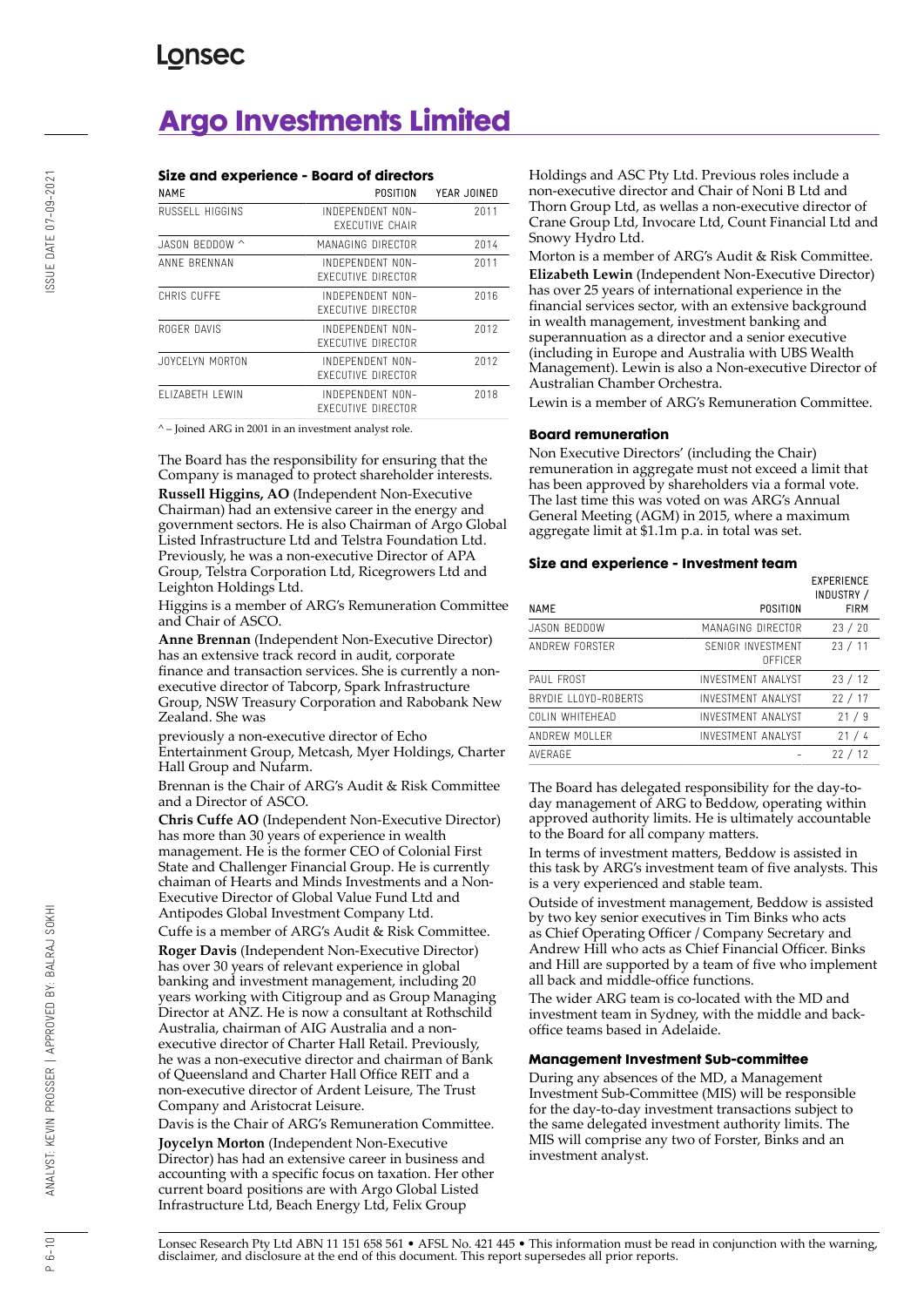# **Argo Investments Limited**

#### **Investment team remuneration**

Key executives and investment staff have both a fixed and variable component in their remuneration packages. In terms of variable remuneration, this is also a mix of short and longer-term incentives (STI, LTI) which are linked to both Company and individual performance measures. Such measures are at least 50% financially based. Staff can earn a bonus consisting of STI and LTI components, with the STI component up to 75% of annual fixed remuneration and the LTI component up to 40% of annual fixed remuneration. For the MD, the LTI component can be up to 90% of annual fixed remuneration.

### **Short-term Incentives (STI)**

The primary driver of the quantum of STI are two financial performance indicators; the first is the requirement that ARG achieves superior operating EPS growth relative to its LIC peer group and the second is that ARG produces a superior one-year total portfolio return (TPR) adjusted for tax paid versus the S&P/ASX 200 Accumulation Index.

Both these tests have been deliberately selected with ARG's investment objectives in mind. The EPS indicator tests the ability of ARG to grow dividends over the longer-term. The TPR indicator is calculated using ARG's NTA per share and tests its ability to provide both growth in shareholder returns and outperformance versus the market.

For analysts only, stock picks for each analyst are recorded and measured against their own specific investment universe (based on sector coverage) over rolling 12 months.

50% of the STI awarded in any year is in the form of deferred equity which will vest after a two-year holding period with the other half paid in cash.

### **Long-term Incentives (LTI)**

ARG has a Performance Rights Plan (PRP) driven by the same two financial indicators as the STI. Hence the PRP has been designed to create a strong link between increasing long-term shareholder value and employee remuneration. The PRP allows the Board to grant performance rights to acquire shares in ARG to a monetary value up to 40% of the fixed remuneration for investment staff and 90% for the MD. The two performance indicators (EPS & TPR) are measured over four years with no re-testing allowed.

If ARG outperforms the Index over four years but produces a negative absolute return, then the Board has the right to adjust the LTI component downward. Also, the individual must still be with ARG at the vesting date to be awarded the shares.

### **Research Approach**

| Overview                             |  |                                                                                                                                                                                                               |
|--------------------------------------|--|---------------------------------------------------------------------------------------------------------------------------------------------------------------------------------------------------------------|
| <b>INVESTMENT STYLE</b>              |  | CORE WITH A MILD VALUE BIAS                                                                                                                                                                                   |
| RESEARCH UNIVERSE                    |  | S&P/ASX 200 ACCUMULATION INDEX                                                                                                                                                                                |
| 200<br>STOCKS FULLY RESEARCHED       |  |                                                                                                                                                                                                               |
|                                      |  | COMPANY VISITS PORTFOLIO STOCKS MEET WITH AT LEAST BI-ANNUALLY<br>AND MORE TYPICALLY 3-4 TIMES P.A.                                                                                                           |
| INITIAL STOCK FILTERS                |  | LIQUIDITY, EARNINGS, YIELD, VALUATION                                                                                                                                                                         |
| TOP DOWN                             |  | 20%                                                                                                                                                                                                           |
| <b>BOTTOM UP</b>                     |  | 80%                                                                                                                                                                                                           |
| <b>RESEARCH</b><br><b>INPUTS</b>     |  | COMPANY VISITATION PROGRAM, PROPRIETARY<br>FUNDAMENTAL 'BOTTOM-UP' ANALYST RESEARCH                                                                                                                           |
| <b>QUALITATIVE</b><br><b>FACTORS</b> |  | FRANCHISE STRENGTH, BOARD AND MANAGEMENT,<br><b>BAI ANCE SHEFT.</b>                                                                                                                                           |
| USE OF BROKER RESEARCH               |  | IDEA GENERATION ONLY                                                                                                                                                                                          |
| VALUATION<br><b>APPROACH</b>         |  | DISCOUNTED CASH FLOW (DCF), NET PRESENT<br>VALUE (NPV), ENTERPRISE VALUE TO EARNINGS<br>BEFORE INTEREST, TAX, DEPRECIATION &<br>AMORTISATION (EV/EBITDA), PRICE TO EARNINGS<br>(P/E), SUM OF THE PARTS (SOTP) |

Stock ideas for potential inclusion in the portfolio are generated from a variety of quantitative and qualitative techniques. The key qualitative sources include the margin of safety between ARG's internally generated stock valuation relative to current share price, assessment of management and board rankings, ESG considerations, industry structure and financial strength. Ideas can also be generated from company meetings, meetings with sell-side broker analysts and IPOs.

ARG's quantitative stock rankings are maintained internally by the investment team and are incorporated into FactSet. FactSet is then used to highlight stocks which are subject to meaningful earnings revision, higher yielding stocks and peer relative rankings on certain valuation measures such as P/E or price-to-cash flow.

While the FactSet screening process is not intended to be used as a primary stock selection tool or to create a buylist of ranked stocks, it can be an additional source for ideas while also ensuring that ARG does not miss any stock specific developments.

Once potential stocks have been identified, all aspects of these companies operations, strategy, management and the relevant industry dynamics are thoroughly investigated. This is conducted by the designated sector analyst who prepares an internal report and recommendation for debate in peer review. The analyst will also generate a qualitative company score which acts as a factor in the portfolio construction process. Currently 15 qualitative factors are analysed (having recently added five factors and merged two) to take into account technology disruption risk, cash conversion, and increased ESG focus. The following factors are also used to monitor existing holdings:

- Franchise Strength competition; capital intensity; exogenous factors; bargaining power; and technology disruption risk.
- Management & Board operational execution; capital deployment; and ESG considerations.
- Financial strength balance sheet strength; earnings predictability; cash conversion; dividend sustainability and growth; history of earnings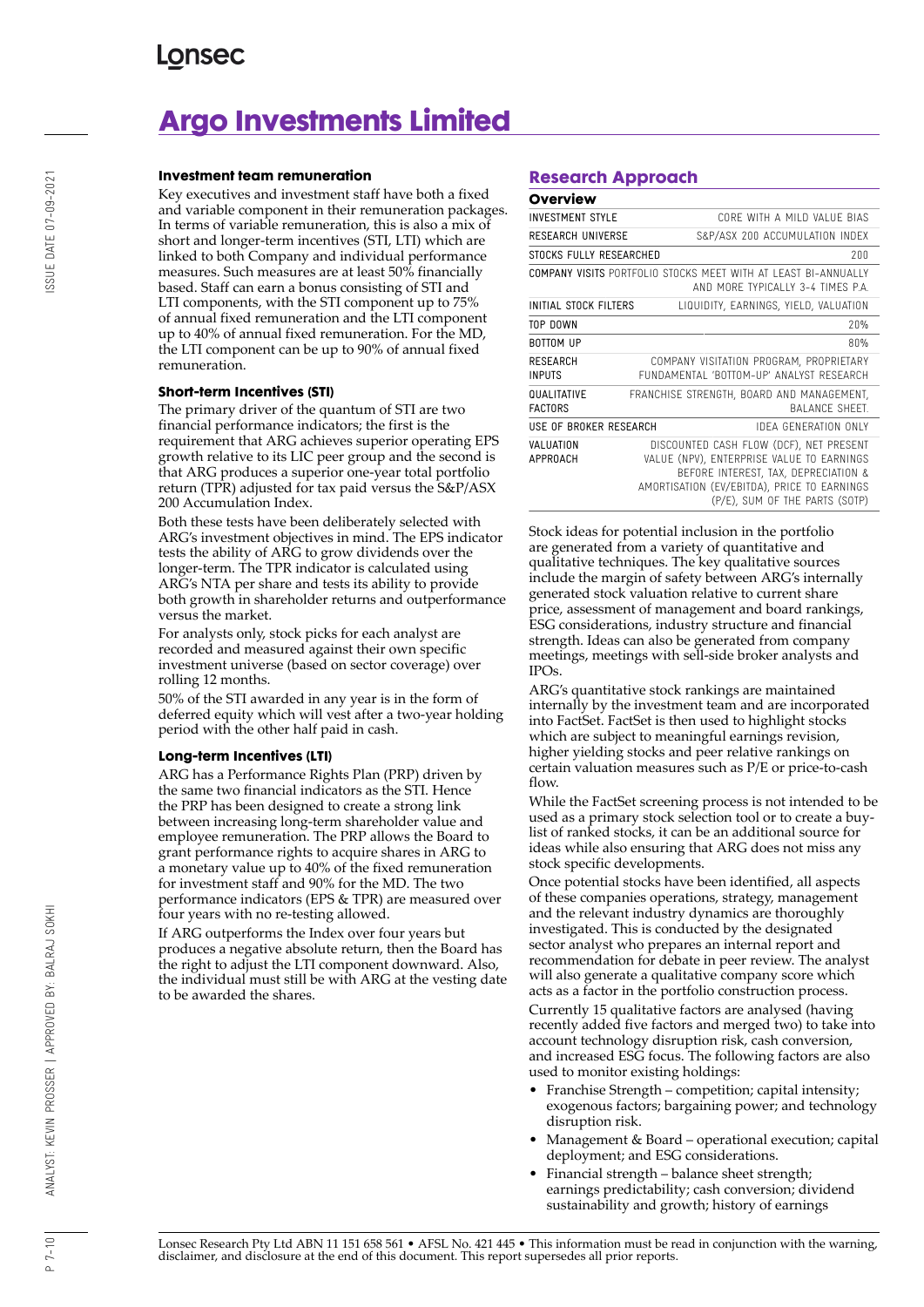# **Argo Investments Limited**

growth; history of returns; Board & Management shareholding.

### **Portfolio Construction**

### **Overview**

| NUMBER OF STOCKS IN PORTFOLIO                            |                                                                 | 90 (JUNE 2021)                 |  |
|----------------------------------------------------------|-----------------------------------------------------------------|--------------------------------|--|
| BENCHMARK                                                |                                                                 | S&P/ASX 200 ACCUMULATION INDEX |  |
| INVESTMENT<br><b>OBJECTIVES</b>                          | CAPITAL GROWTH AND SUSTAINABLE FULLY<br>FRANKED DIVIDEND GROWTH |                                |  |
| PORTFOLIO DECISIONS                                      |                                                                 | MANAGING DIRECTOR, BOARD       |  |
| STOCK SELECTION                                          |                                                                 | BOTTOM-UP                      |  |
| MARKET CAP BIAS                                          |                                                                 | <b>LARGE</b>                   |  |
| EXPECTED PORTFOLIO TURNOVER                              |                                                                 | VERY LOW, LESS THAN 5% P.A.    |  |
| 41% (JUNE 2021)<br>PORTFOLIO EXPOSURE IN TOP 10 HOLDINGS |                                                                 |                                |  |
|                                                          |                                                                 |                                |  |

ARG's portfolio construction process is broadly unconstrained outside of a commitment to appropriate stock and sector diversification. This approach is plausible given ARG's very low portfolio turnover approach.

Having said this, new positions are added to the portfolio from time-to-time and longer-term portfolio holdings can be added to during periods of market volatility or dislocation.

Under such circumstances, the final portfolio decision takes into account:

- The qualitative score for a stock.
- The need for both diversification and liquidity across stocks and sectors.
- ARG's investment objectives.
- Tax considerations the need to pay fully franked dividends and the ability to pass on capital gain discounts to shareholders. For the former, this means that ARG actively screens for items such as the 45 day rule and the need to hold stocks for 12 months to qualify for capital gains tax discounts.

### **Risk Management**

| <b>Risk limits</b>       |               |  |
|--------------------------|---------------|--|
| SEPARATE RISK MONITORING | YFS           |  |
| STOCK LIMIT              | NO HARD LIMIT |  |
| SECTOR LIMIT             | NO HARD LIMIT |  |
| CASH LIMIT               | NO HARD LIMIT |  |

The Board has delegated all investment transactions at both an aggregate and an individual stock limit to the MD or, in his absence, the MIS.

For aggregate transactions, these apply to the total amount of transactions that occur between Board meeting ratification. The delegated authority limit (DAL) for the MD in this instance is \$100m for purchases and the same for sales. Should the MD not be contactable for the entire period, then the DAL for the MIS is set at \$50m for each.

Delegated authority limits have also been set for individual stock purchases and sales. For the MD, this is \$40m for each category. Were the MD to be absent for these transactions, the authority limit for the MIS is \$20m for each.

### **Risk monitoring**

The primary risk management monitoring for ARG is performed by its Board, which has delegated some of its oversight duties to the separate Audit & Risk Committee. As a listed entity, the Company also has to meet the ASX Listing Rules which is an additional oversight. ARG is well resourced from a systems perspective and the investment team has access to both a proprietary Macquarie risk management system and FactSet.

### **Risks**

**An investment in the Company carries a number of standard investment risks associated with domestic and international investment markets. These include economic, political, legal, tax and regulatory risks. These and other risks are outlined in the Prospectus and should be read in full and understood by investors. Lonsec considers major risks to be:**

### **Equity Market**

Investments in equity markets are subject to numerous factors which may have an impact on the performance of an investment (both positive and negative). Unexpected changes in economic, technological, structural, regulatory or political conditions can have an impact on the returns of all investments within a particular market.

### **Derivatives**

ARG actively utilises a 'buy-write' strategy. Derivatives cannot be used to lever the Company.

### **Investment**

Being an LIC, its securities may trade on the ASX at a discount to its NTA for extended periods of time.

SSUE DATE 07-09-2021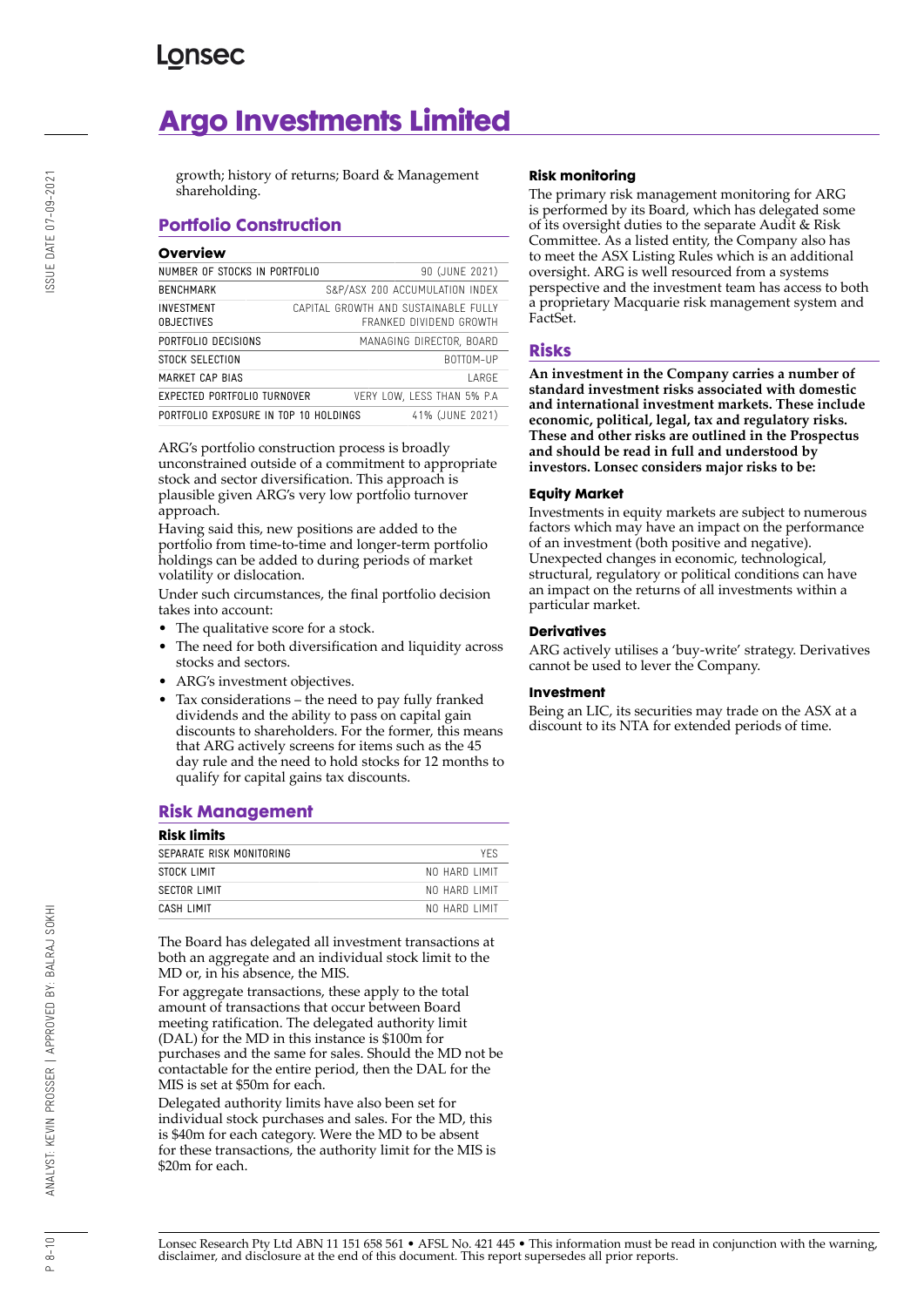# **Argo Investments Limited**

### **Quantitative Performance Analysis - annualised after-fee % returns (at 30-6-2021)**

| <b>Performance metrics</b> |         |          |          |          |  |
|----------------------------|---------|----------|----------|----------|--|
|                            | 1 YR    | 3 YR     | 5 YR     | 10 YR    |  |
| TOTAL RETURN (% PA)        | 28.52   | 7.85     | 7.98     | 9.00     |  |
| STANDARD DEVIATION (% PA)  | 11.14   | 15.26    | 12.28    | 11.46    |  |
| EXCESS RETURN (% PA)       | 0.72    | $-1.74$  | $-3.17$  | $-0.26$  |  |
| WORST DRAWDOWN (%)         | $-2.80$ | $-22.16$ | $-22.16$ | $-22.16$ |  |
| TIME TO RECOVERY (MTHS)    |         | 10       | 10       |          |  |
| TRACKING ERROR (% PA)      | 7.57    | 8.64     | 8.49     | 8.42     |  |
|                            |         |          |          |          |  |

PRODUCT: ARGO INVESTMENTS LIMITED<br>PRODUCT BENCHMARK: S&P/ASX 200 TR INDEX AUD<br>TIME TO RECOVERY: NR - NOT RECOVERED, DASH - NO DRAWDOWN DURING PERIOD



### **Growth of \$10,000 over 10 years**





### **Share Price Premium/Discount to NTA over 10 years**



### **Dividend Record over 10 years**



P 9-10 ANALYST: KEVIN PROSSER | APPROVED BY: BALRAJ SOKHI ISSUE DATE 07-09-2021 ANALYST: KEVIN PROSSER | APPROVED BY: BALRAJ SOKHI